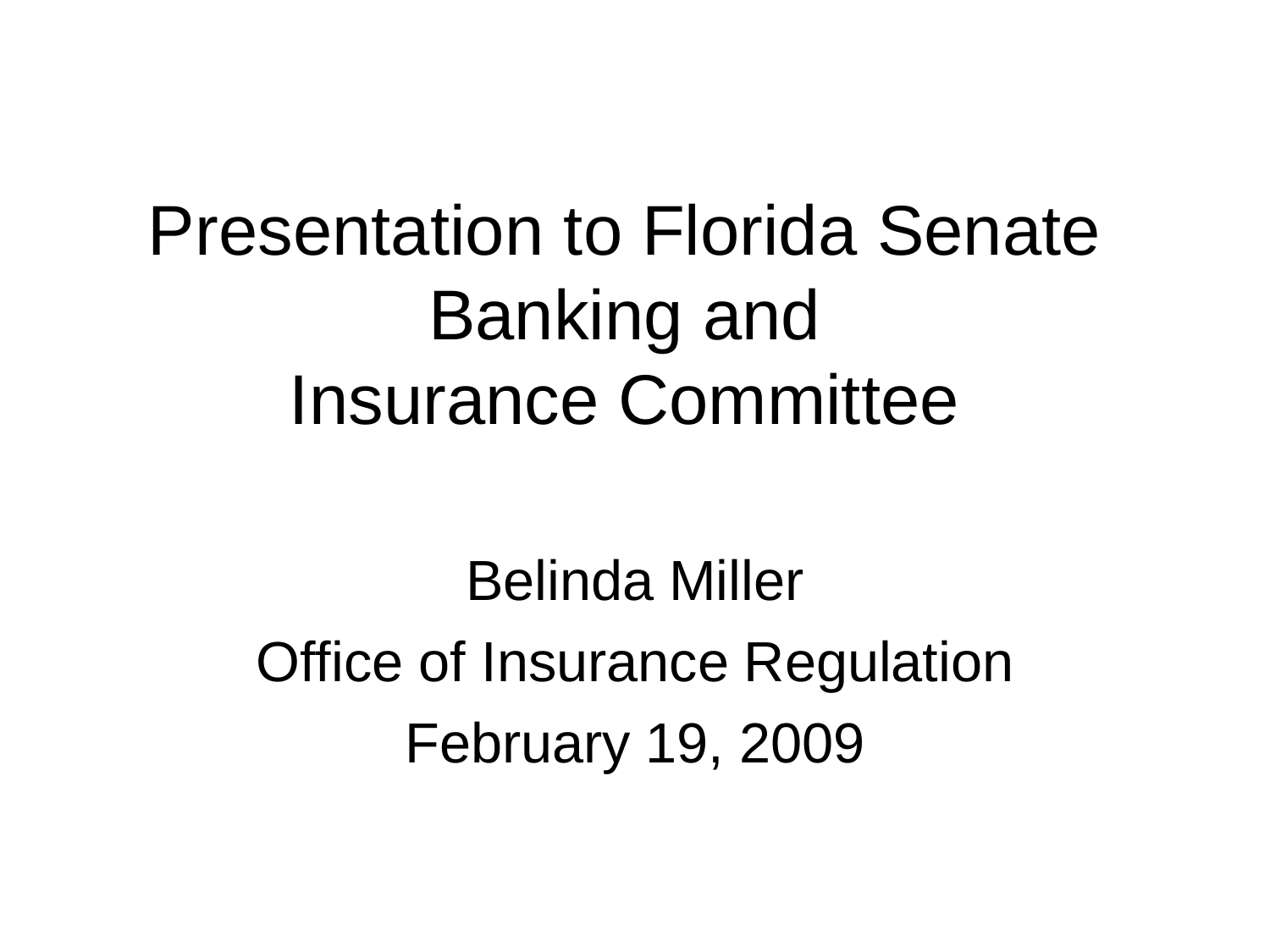## **Withdrawal Statute**

- **624.430 Withdrawal of insurer or discontinuance of writing certain kinds or lines of insurance.**--
- (1) **Any insurer desiring to surrender its certificate of authority, withdraw from this**  state, or discontinue the writing of any one or multiple kinds or lines of **insurance in this state shall give 90 days' notice in writing to the office setting forth its reasons for such action**. Any insurer who does not write any premiums in a kind or line of insurance within a calendar year shall have that kind or line of insurance removed from its certificate of authority; however, such line of insurance shall be restored to the insurer's certificate upon the insurer demonstrating that it has available the expertise necessary and meets the other requirements of this code to write that line of insurance.
- (2) If the office determines, based upon its review of the notice and other required information, that the plan of an insurer withdrawing from this state makes adequate provision for the satisfaction of the insurer's obligations and is not hazardous to policyholders or the public, **the office shall approve the surrender of the insurer's certificate of authority. The office shall, within 45 days from receipt of a complete notice and all required or requested additional information, approve, disapprove, or approve with conditions the plan**  submitted by the insurer. Failure to timely take action with respect to the notice shall be deemed an approval of the surrender of the certificate of authority.

(emphasis added)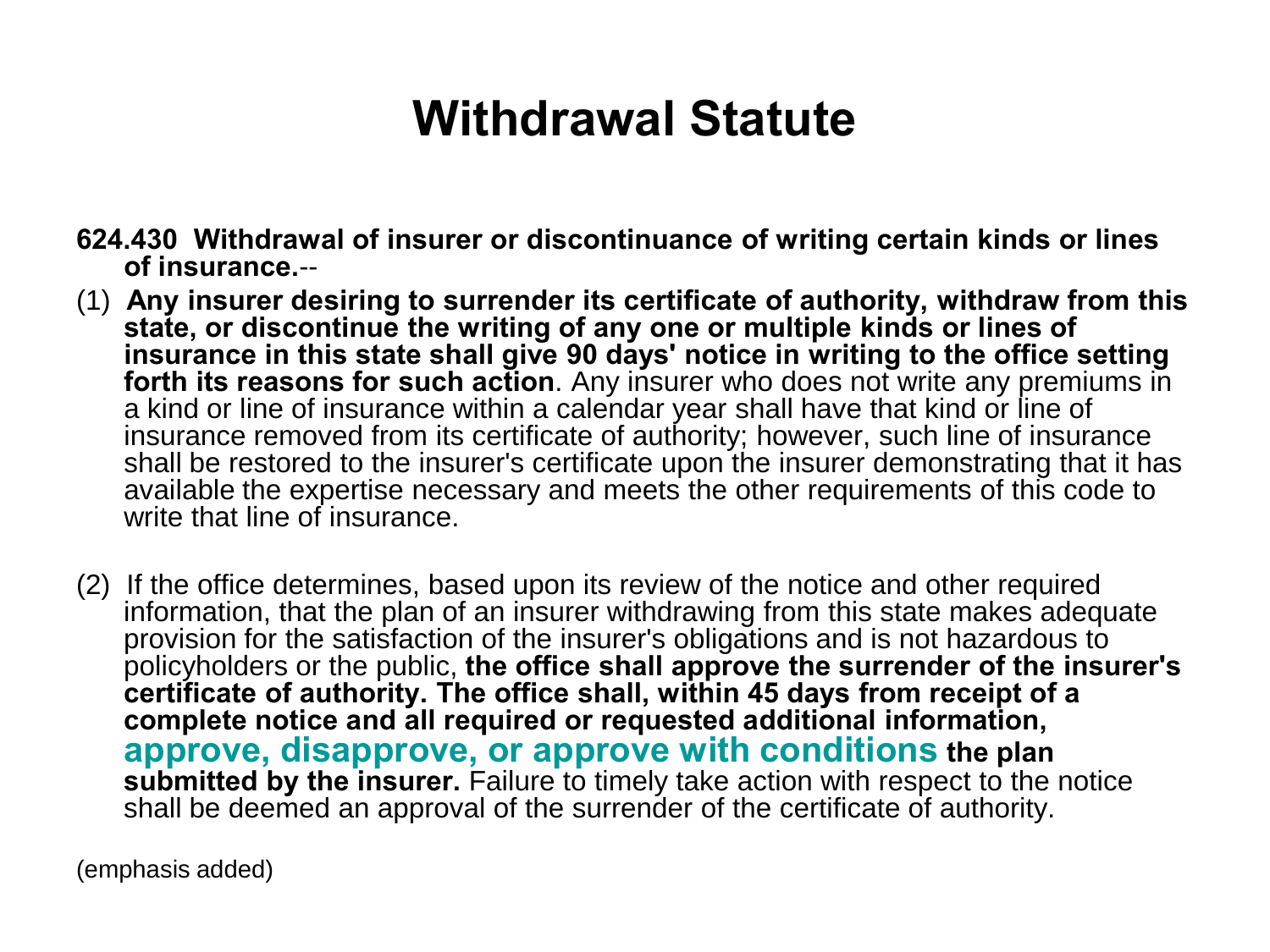# Office Order Approving with **Conditions**

- Policies may not be moved to Citizens
- No interference with direct placement of policies by agents into other private companies
- No short rate penalties for early cancellations that may be initiated by policyholders
- Turn in COA in 30 days (COA is not required for run-off)
- Consider all offers; inform OIR
- Pay costs of implementation of plan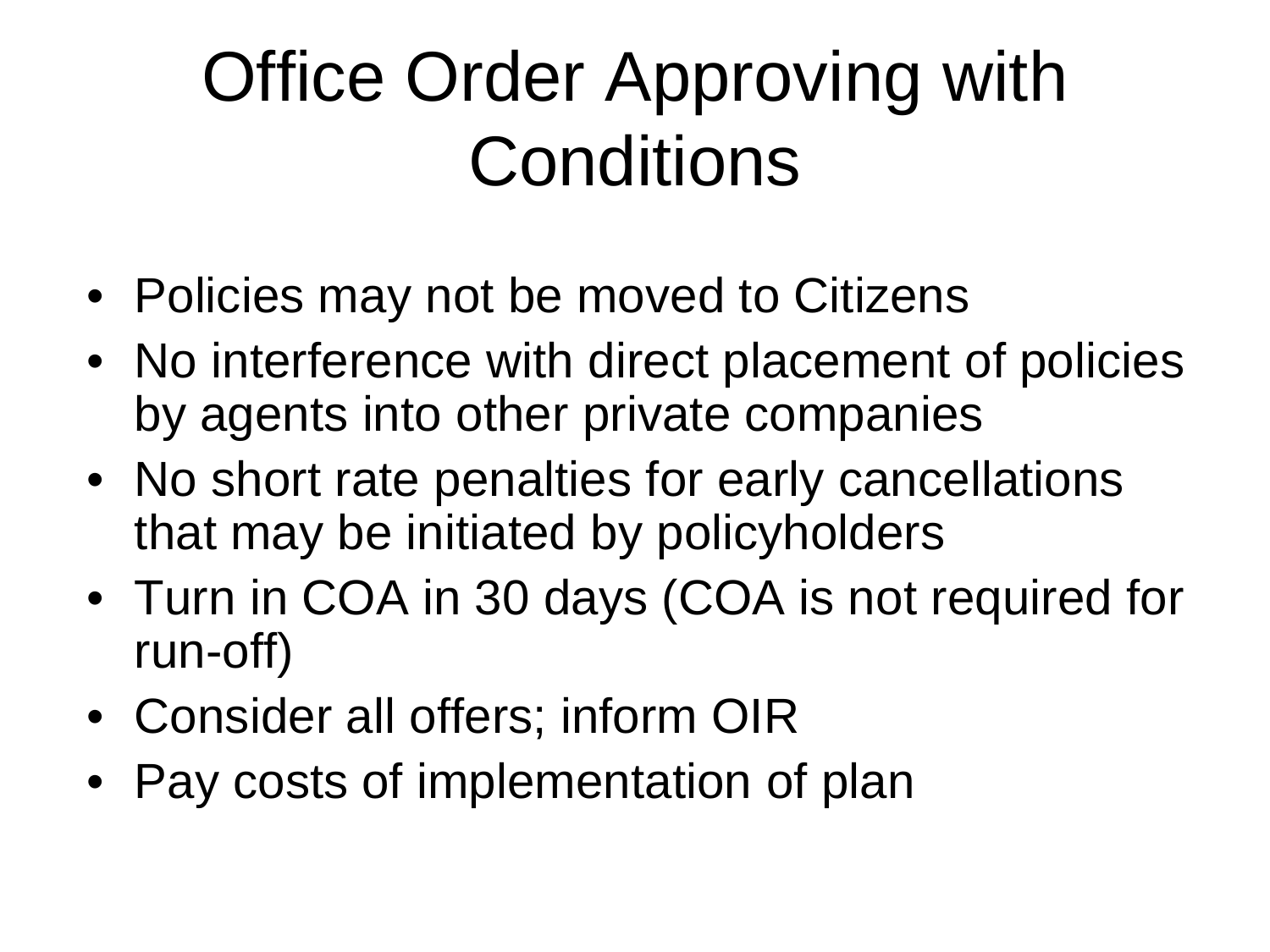## **State Farm Argued Its Projected Surplus Decline During the Rate Litigation**

### 1. Mitigation Discounts

The surplus of State Farm Florida is projected to decline rapidly for several reasons.

There was no offset by higher base rates for the premium loss resulting from the doubling of the discounts in the Windstorm Mitigation Discount Program (hereinafter "WMDP"). There was also no offset in the base rates for the unanticipated increase in the number of policies qualifying for that discount. The reduction in loss exposure did not correspond to the increase in the size of these discounts and the increase in number of policies qualifying for these discounts.

### 2. Increased Business Costs Including Reinsurance

While revenue has dropped dramatically because of the discounts and legislatively mandated rate reductions, the cost of doing business has either stayed high or increased.

### 3. Rate Reductions Resulting from HB 1A

An additional reason for the projected decline of State Farm Florida's surplus includes the 9 per cent mandatory rate reduction imposed on State Farm Florida under HB-1. This rate reduction was greater than that indicated by actual experience. A reduction of only 4.8 percent was indicated for HB-1.

**\*Source: Withdrawal Plan for State Farm Florida Insurance Company**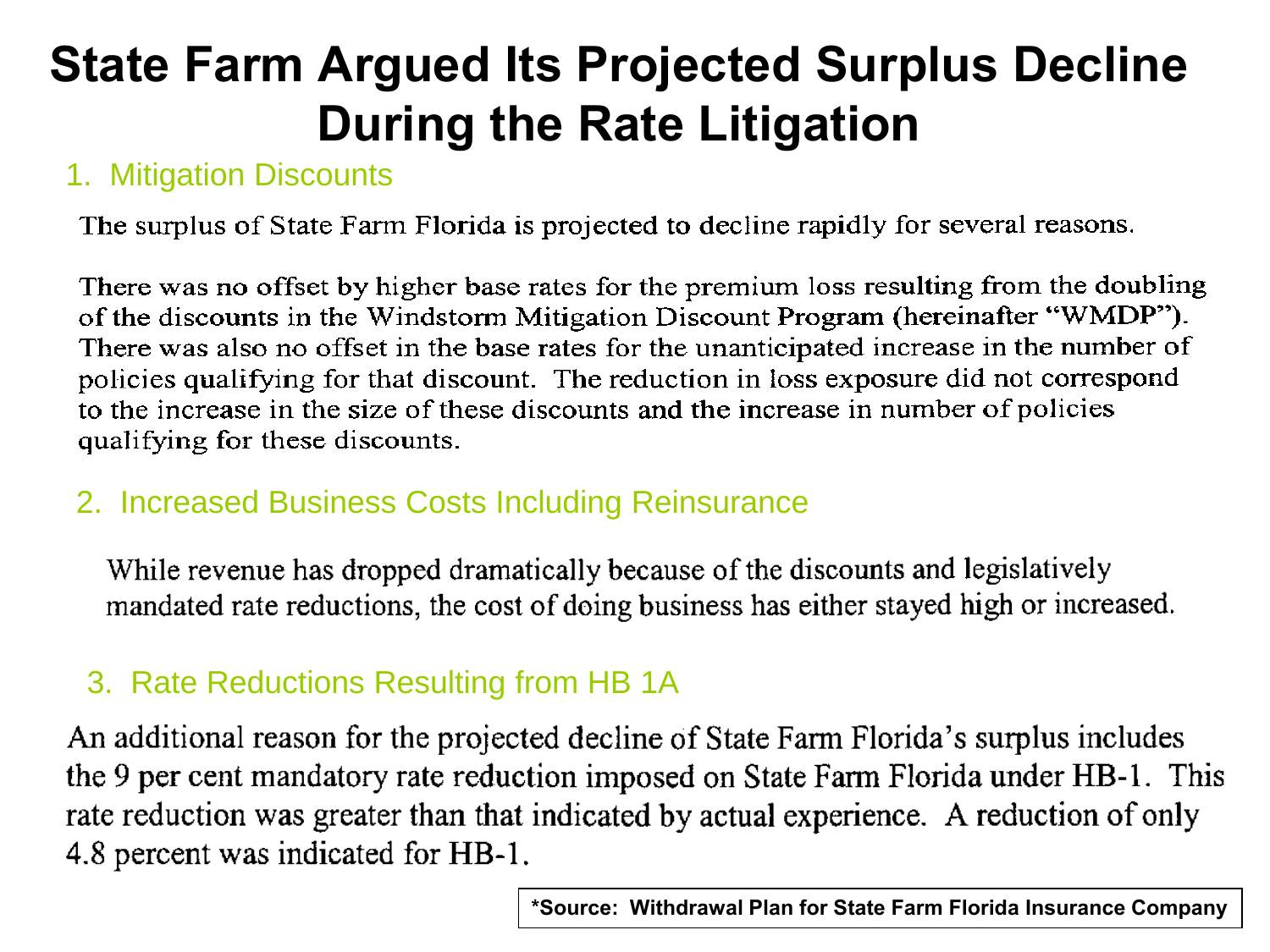# **Mitigation Discounts**

### **Administrative Law Judge Ruling:**

"The fact-finder is unable to determine from a preponderance of the evidence whether the rate filing is based on a calculation of wind-mitigation for premiums that is different than the calculation of wind-mitigation discounts for losses. **Windmitigation discounts must be equal for premiums and losses to avoid being unfairly discriminatory.** State Farm Florida gives a discount of 65.0 percent for the hurricane portion of the premium but realizes only a 28.0 percent savings. State Farm Florida may be recovering what it claims to be losing on the windmitigation discounts by charging all policyholders equally even though a significantly larger portion of those policyholders do not qualify for the windmitigation discounts.

**To raise rates for all policyholders may negate the savings the discounts were intended to create. "**

> **\*Source: Division of Administrative Hearings Case No. 08-4916 Recommended Order December 12, 2008**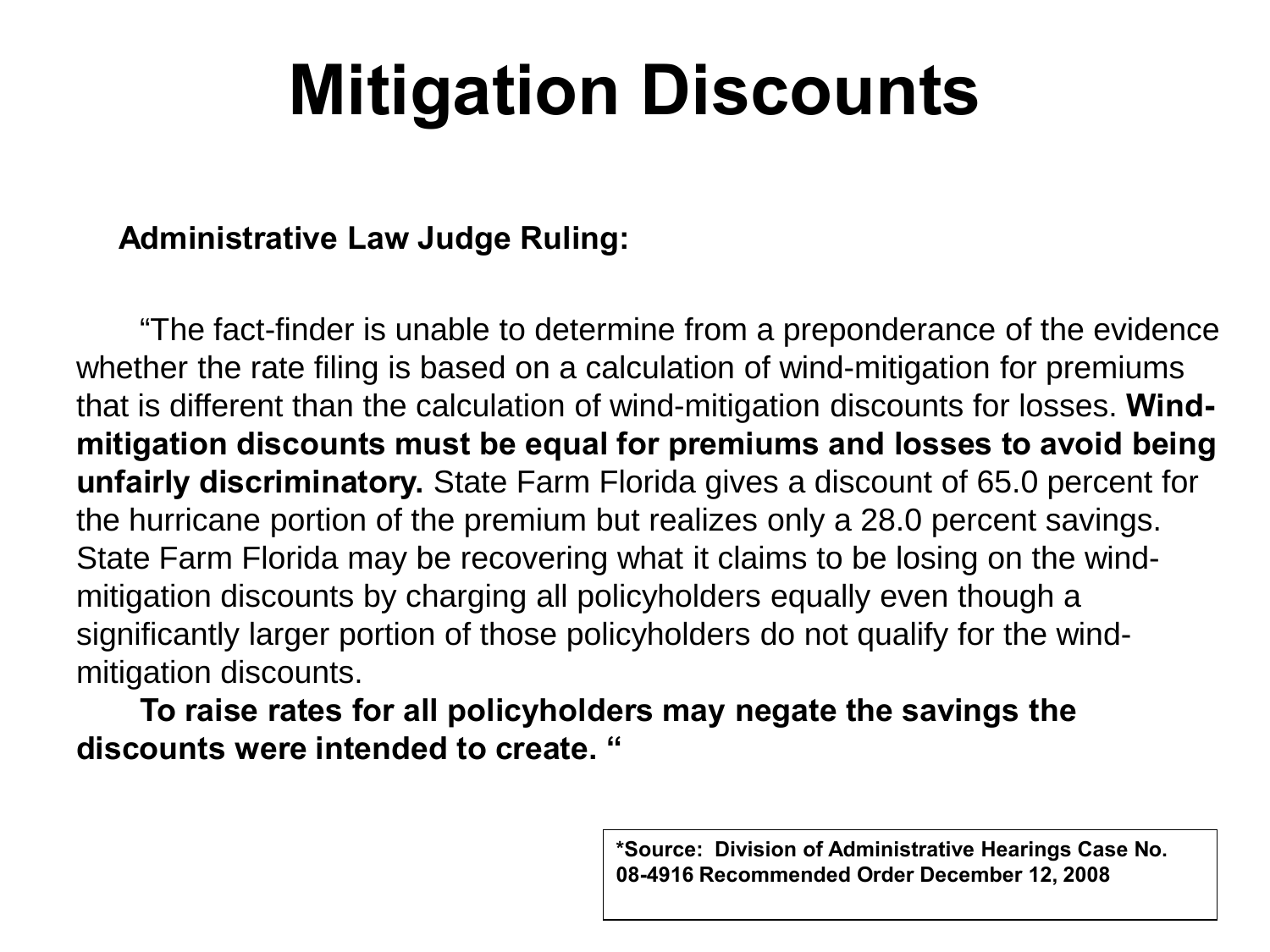# **Mitigation Discounts**

• **The Rule implementing the mitigation discounts allows an insurer to complete their own study and submit it for approval if they believe the discounts are not actuarially sound.** 

*"These discounts must be used without any modification unless they are supported by detail alternate studies where all assumptions are available to the Office for review. "*

> \***Source: Rule No.** [69O-170.017](http://www.flrules.com/gateway/ruleNo.asp?id=69O-170.017) **Windstorm Mitigation Discounts.**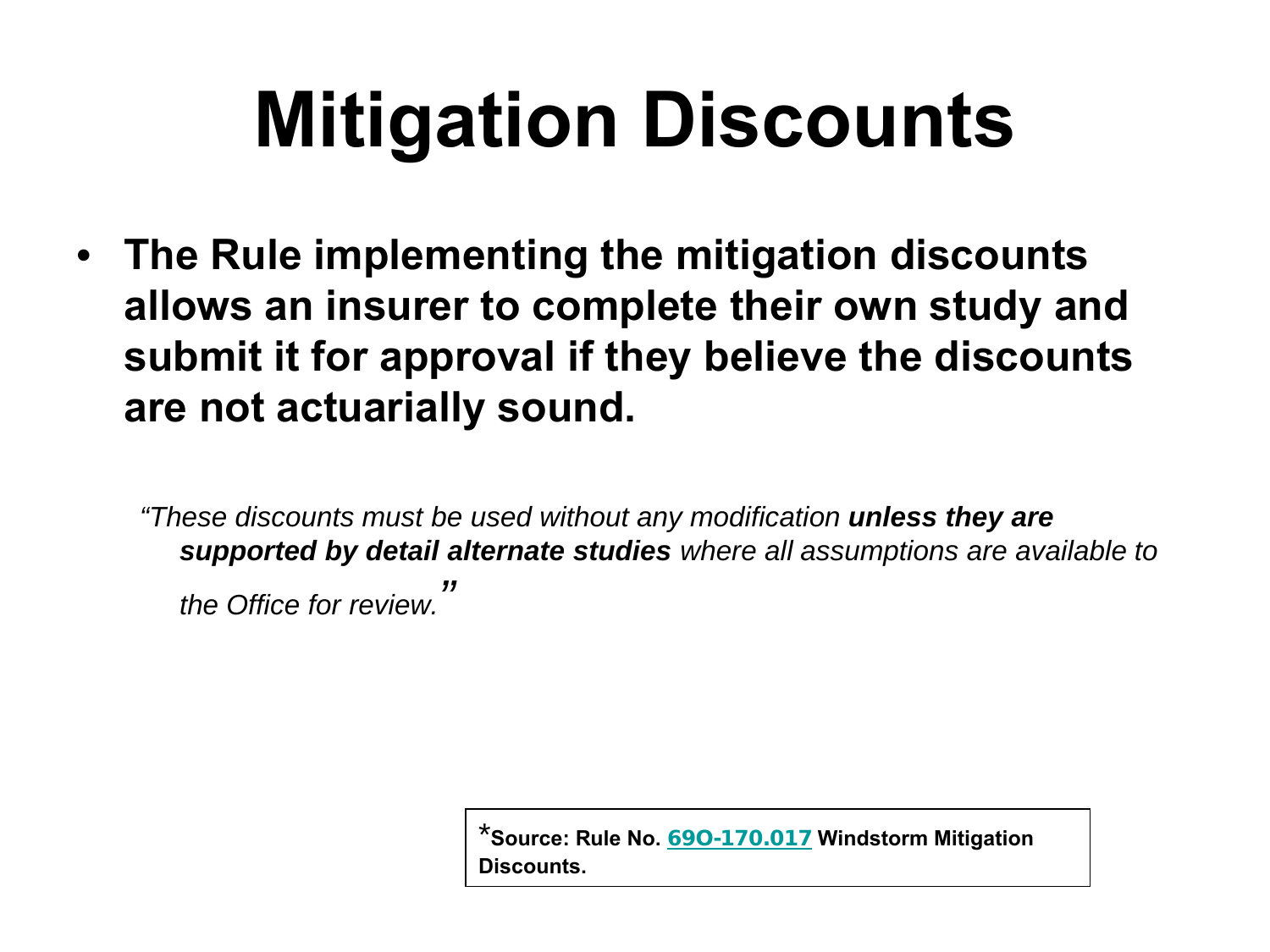## **Reinsurance Costs**

Administrative Law Judge Ruling

"**Transactions between State Farm Mutual and State Farm Florida for reinsurance and credit risk provisions** totaling approximately \$561.8 million, when viewed in the light of economic reality, Subsection 1.01(3), or Section 624.04, may be transactions which State Farm Mutual engages in with itself and which **lack any independent economic significance. Transactions with no independent economic significance would be sham transactions** which may distort the economic costs of the reinsurance and credit risk provisions purchased from State Farm Mutual. **Such economic distortions may enable the group to derive a rate advantage** from the legal form in which State Farm Mutual chooses to do business in Florida."

"Even if State Farm Florida and State Farm Mutual were distinct persons, **State Farm Florida exists for the convenience of State Farm Mutual**. State Farm Mutual conducted business in Florida, either directly or through some other member of the group, before State Farm Florida emerged from State Farm Mutual in 1998 with an initial capitalization of \$607,500,000.00."

> **\*Source: Division of Administrative Hearings Case No. 08- 4916 Recommended Order December 12, 2008**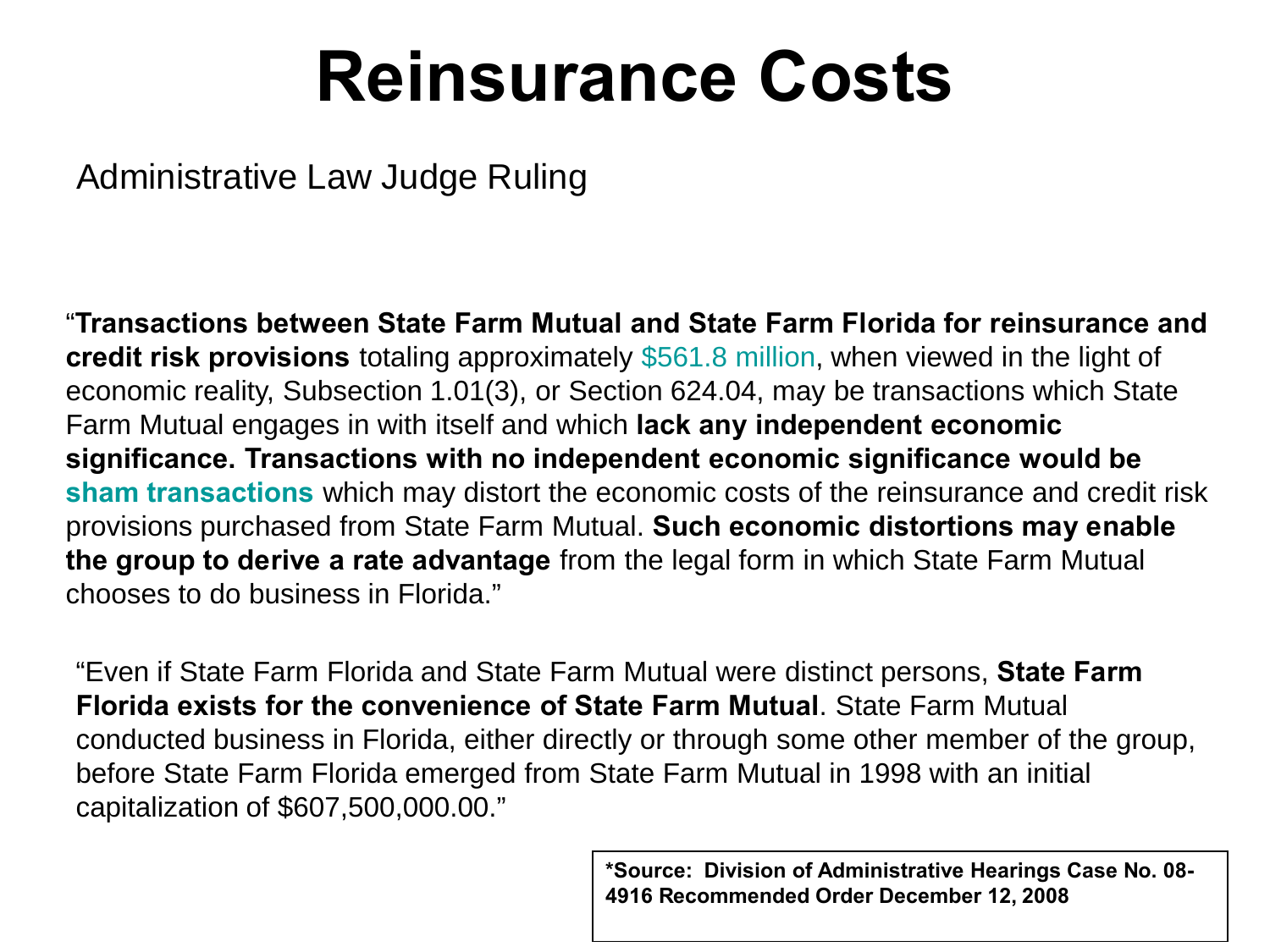# **HB 1A Premium Reductions**

Administrative Law Judge Ruling

"The fact-finder is unable to determine from a preponderance of the evidence whether State Farm Florida passed along to policyholders premium savings attributable to an expansion of the Cat fund from \$16 billion to \$28 billion."

> **\*Source: Division of Administrative Hearings Case No. 08-4916 Recommended Order December 12, 2008**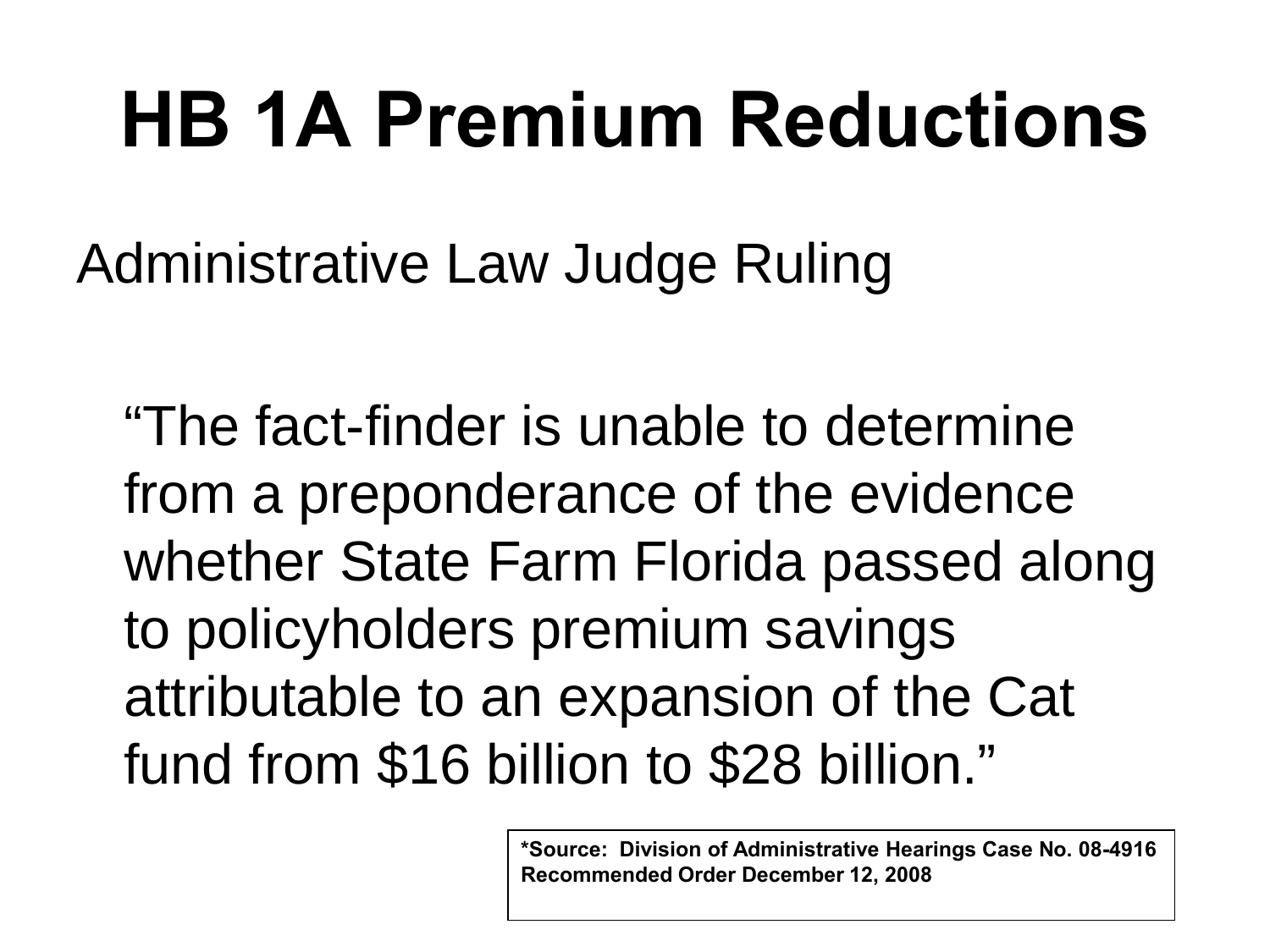## **Residential Property Insurance Market**

2007 Domestic Market Share

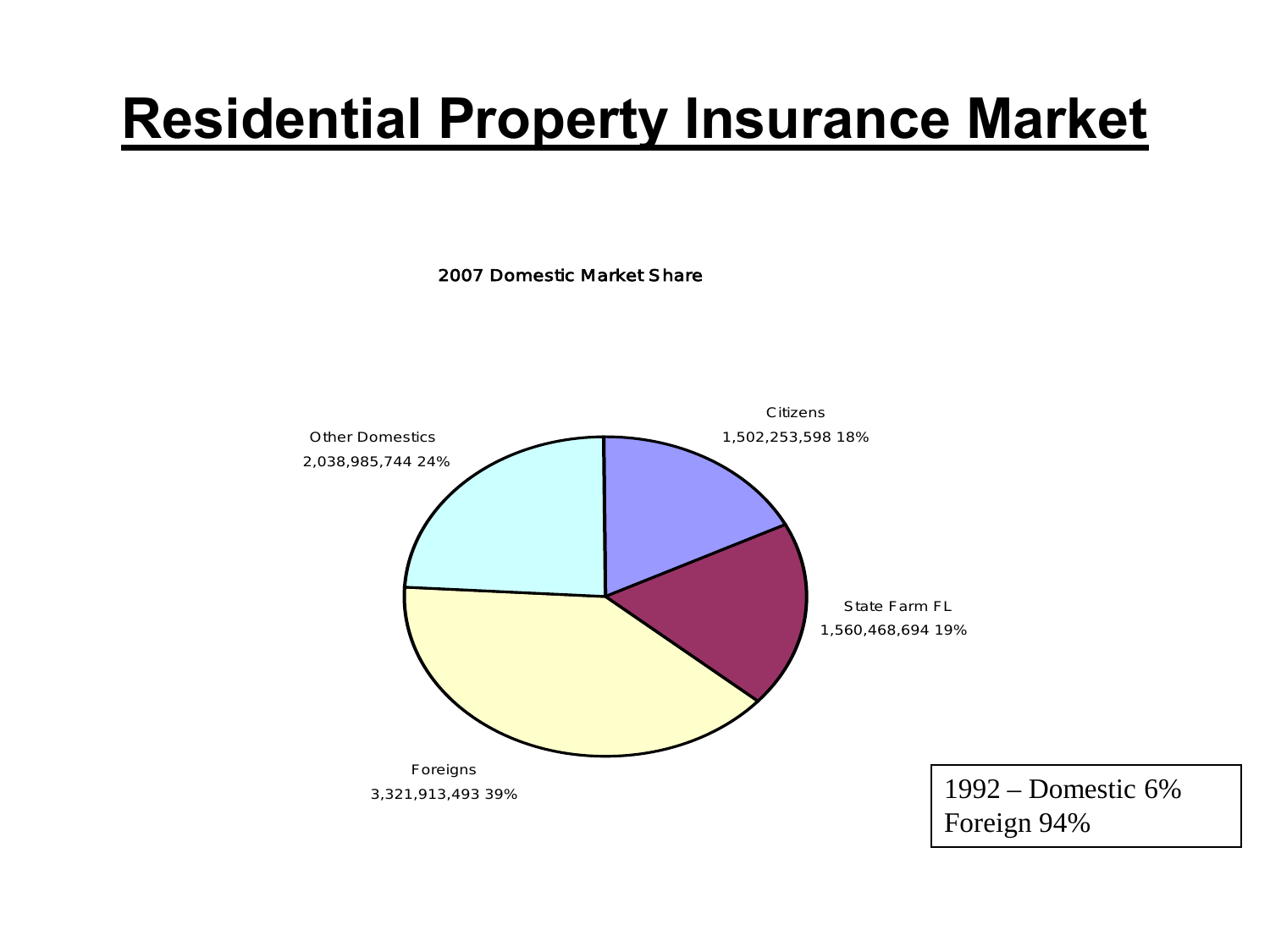### **Personal Residential Premiums Written Market Share**

**As of September 30, 2008**



Source: Florida Office of Insurance Regulation, Quarterly Supplemental Report (QUASR). Includes licensed carriers only. Surplus lines companies are not included in the market share calculation. Slide by Citizens shared with permission.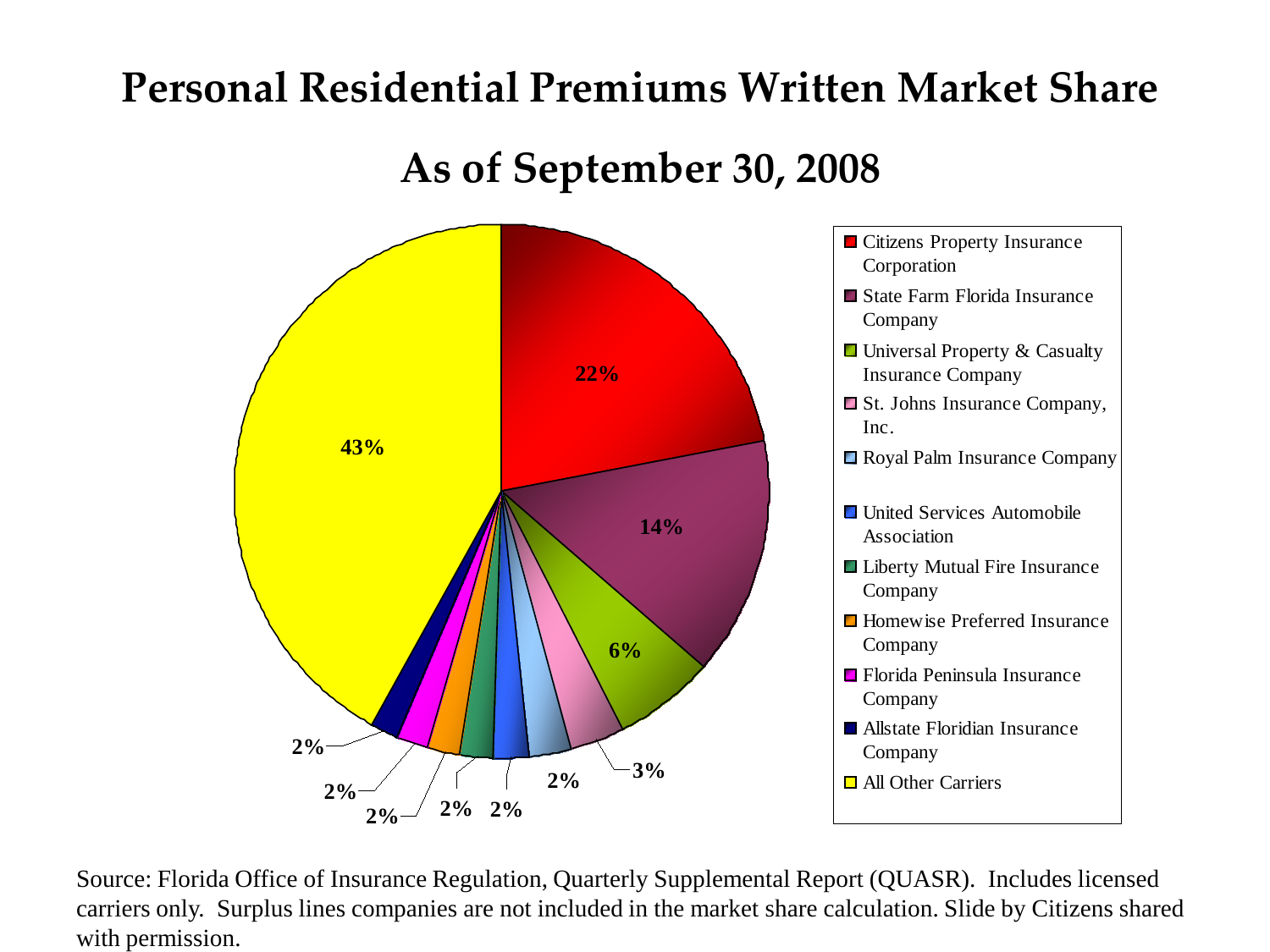# Florida Residential Property Exposure is Increasing



Source: FHCF 2008 Ratemaking Report, March, 2008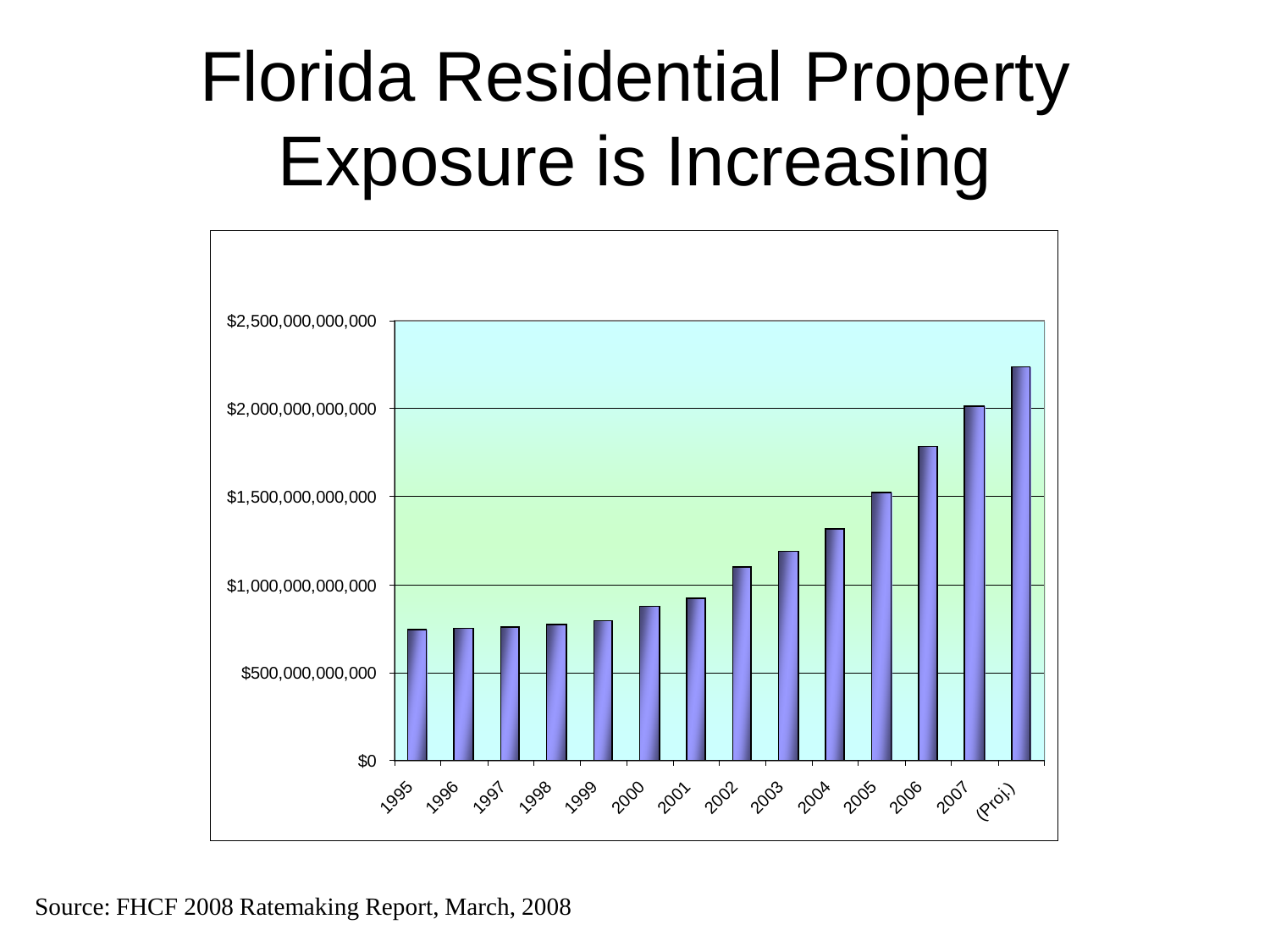# Citizens Policy Count

| <b>Total Policies in Force</b> |           |
|--------------------------------|-----------|
| as of November 30, 2007        | 1,344,240 |
| <b>Total Policies in Force</b> |           |
| as of November 30,2008         | 1,093,138 |
| Year end 2008                  | 1,080,948 |

Citizens policies with State Farm agents:

| HRA-MP | HRA-W  | PLA-W  | PLA-X | <b>TOTAL</b> |
|--------|--------|--------|-------|--------------|
| 15,143 | 45,136 | 77,654 | 5,982 | 143,915      |

Excludes polices marked for takeout but includes policies marked for cancellation or non-renewal other than takeout PLA-W = PLA policy including wind  $PLA-X = PLA$  policy excluding wind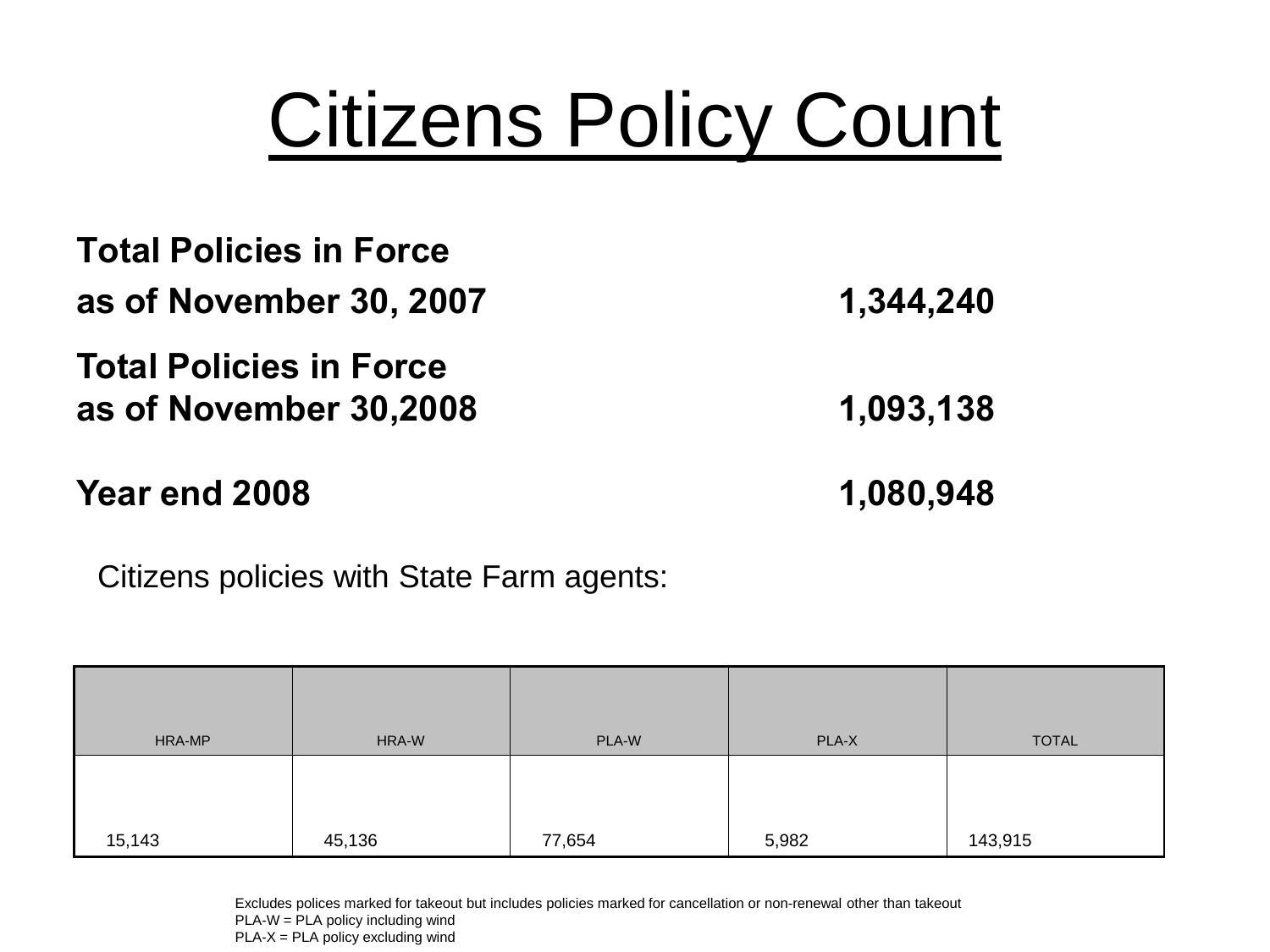### Residual Markets

### **Across the country, companies are pulling away from catastropheexposed areas and residual markets are growing.**

Nationally, total catastrophe exposure to residual markets at year end 2007 was over \$670 billion, covering nearly 2.9 million policyholders, nearly **triple** the number from 2000

Alabama: As of November 2008, pool covered 10,700 policies with insured value of 1.8 billion, up from 7,800 properties in 2007 (37% increase)

Massachusetts: FAIR plan covers 40% of market on the catastrophe exposed Cape.

Mississippi: Wind pool up from 1,600 polices in 2006 to over 36,000 policies currently .

North Carolina: Currently about \$72 billion in exposure, about \$2.4 billion in claims capacity.

Texas: TWIA exposure is about \$65 billion, over 14 counties plus part of Harris county (Houston). Policy count has grown from 69,000 policies at end of 2001 to over 229,000 policies by October 2008 . Half of the exposure is in Galveston county. Currently, TWIA has cash and reinsurance of about \$2.1 billion.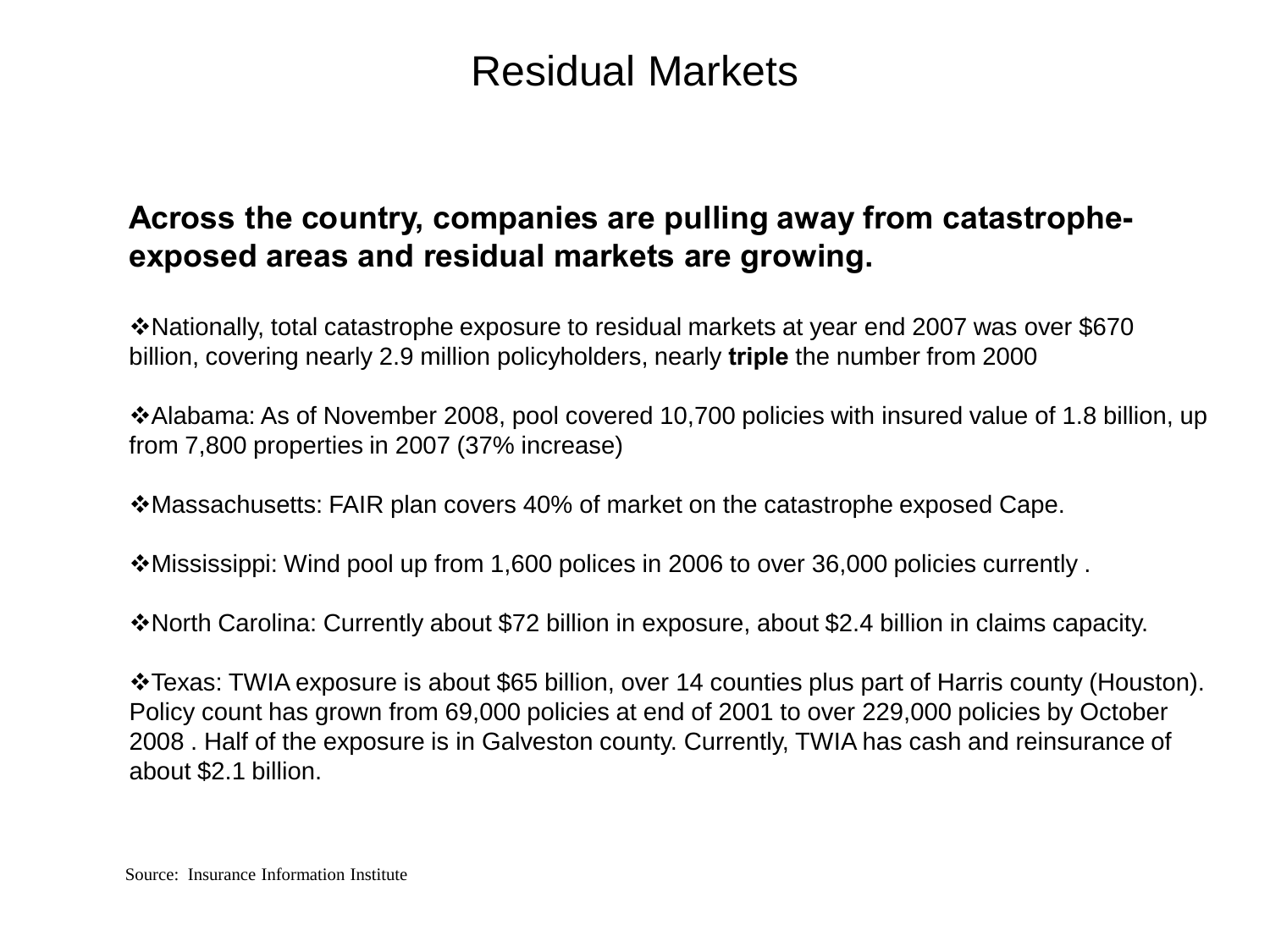### **Companies that Participated in the SBA Capital Build-Up Fund Program**

American Integrity

Cypress Property & Casualty

First Home

Florida Peninsula

Modern USA

**Olympus** 

Privilege Underwriters Reciprocal

Royal Palm

Southern Fidelity

St. Johns

United Property & Casualty

Universal Property & Casualty

American Capital Assurance